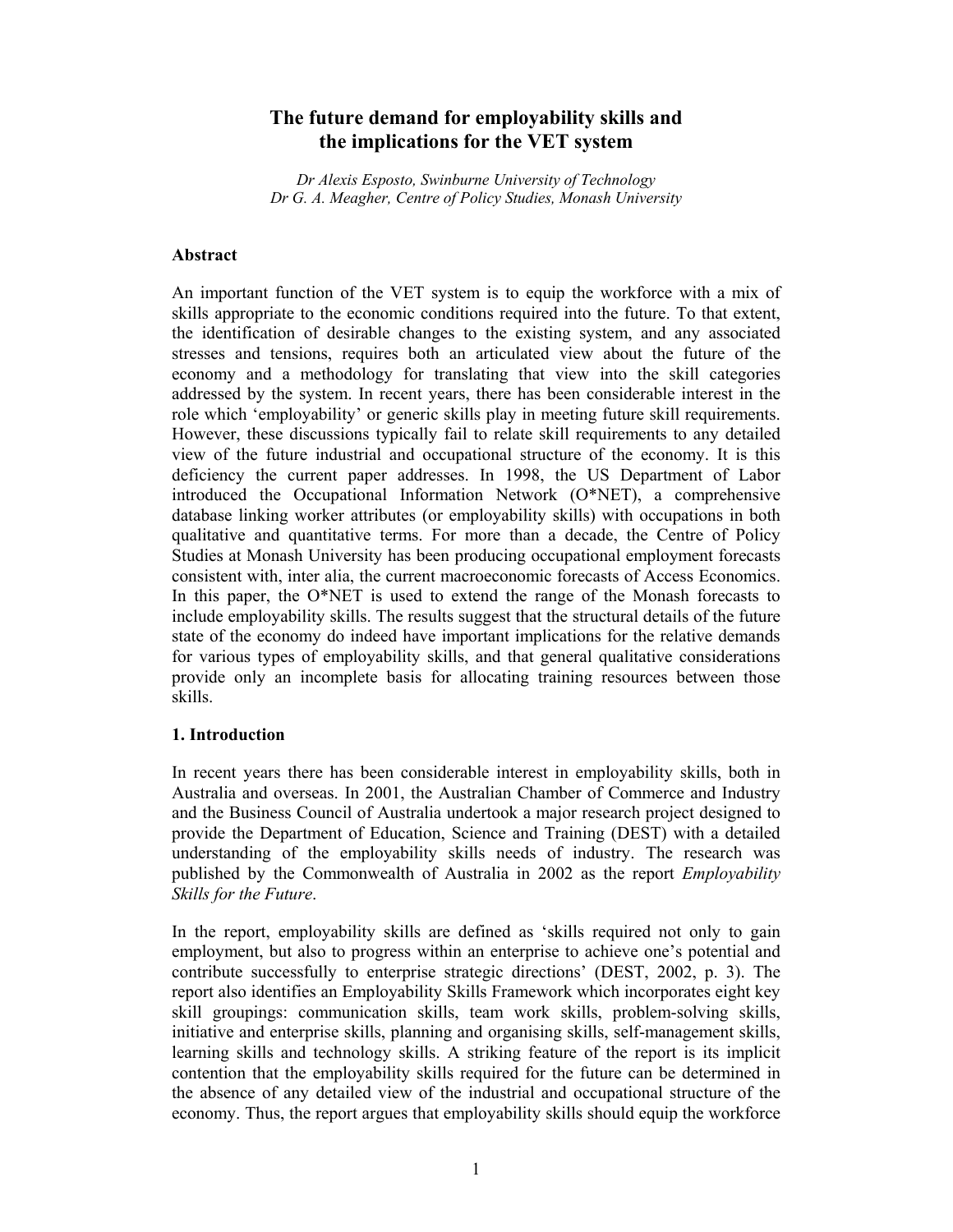to meet the 'challenges facing Australian industry', especially insofar as those challenges have to do with 'globalisation and the knowledge economy', but no specific connections are made. Further, 'the required technical and job-specific skills, being subject to ongoing change, are not readily predictable. What is important, therefore, is the capacity to continually adapt and upgrade with the application of core or generic employability skills that can be transferred across different setting' (DEST, 2002, p. 11).

The idea seems to be that the VET system should provide workers with a set of generic skills which will enable them to move from one job to another as the need arises. But suppose that 'technical and job-specific skills' can be associated with the occupations of the Australian Standard Classification of Occupations (ASCO). While all eight skills in the Employability Skills Framework may be required to some extent in all ASCO occupations, some skills will be more relevant for some occupations than others. For example, *Technology skills* would seem to be very important for *1224 Information technology managers* or other IT technicians, but not as critical or important in terms of rapidity of change, innovation or upskilling as they would be in the case of 9932 Fast food cooks.<sup>1</sup> The Occupational Information Network<sup>2</sup> (O\*NET), for example, defines technical skills as 'developed capacities used to design, set-up, operate, and correct malfunctions involving application of machines or technological systems' (US Department of Labor, 1998). Similarly, the report *Employability skills for the Future* (DEST, 2002) defines technology skills as those 'that contribute to effective execution of tasks' (DEST, 2002, p. 9). The technology skills definition is also composed of five elements, namely, applying IT skills as a management tool, using IT to organise data, being willing to learn new IT skills, having the occupational health and safety knowledge to apply technology, and having the appropriate physical capacity.

The DEST definition, with its corresponding elements, is similar to that of the O\*NET, but is limited in a number of areas. Firstly, technology skills seem to be the domain of IT, without taking into consideration other technical skills such as troubleshooting or the use of machinery (e.g. an excavating machine, a shovel, a pantograph or X-ray equipment). Secondly, the technology skills<sup>3</sup> definition lacks detail and is not as broadly inclusive as the O\*NET's definition. For example, the O\*NET definition consists of a taxonomy of 12 skills (see Table 1), something that is not present in the employability skills definition in the DEST report. This allows for comparability between the skill intensity of occupations, which cannot be done with the DEST definition. This is an important point to highlight because the DEST definition of technical skills appears to assume that the skills of *Fast food cooks* are at the same level as those of *Information technology managers.* 

This limitation can also be found in terms of the other seven employability skills in the DEST report. For example, the technology skills of *information technology managers* who plan, direct and coordinate activities in such fields as electronic data processing, information systems, systems analysis and computer programming, and

l

<sup>&</sup>lt;sup>1</sup> I make the distinction here between a fast food cook, a chef and a 'cordon bleu' chef.

<sup>&</sup>lt;sup>2</sup> The O\*NET is explained in more detail in section 3 of this paper.

 $3$  The Oxford Dictionary definition of technology is far too narrow and simplistic to be useful for the purposes of capturing the complexity of technology skills encapsulated in both the DEST report and the O\*NET.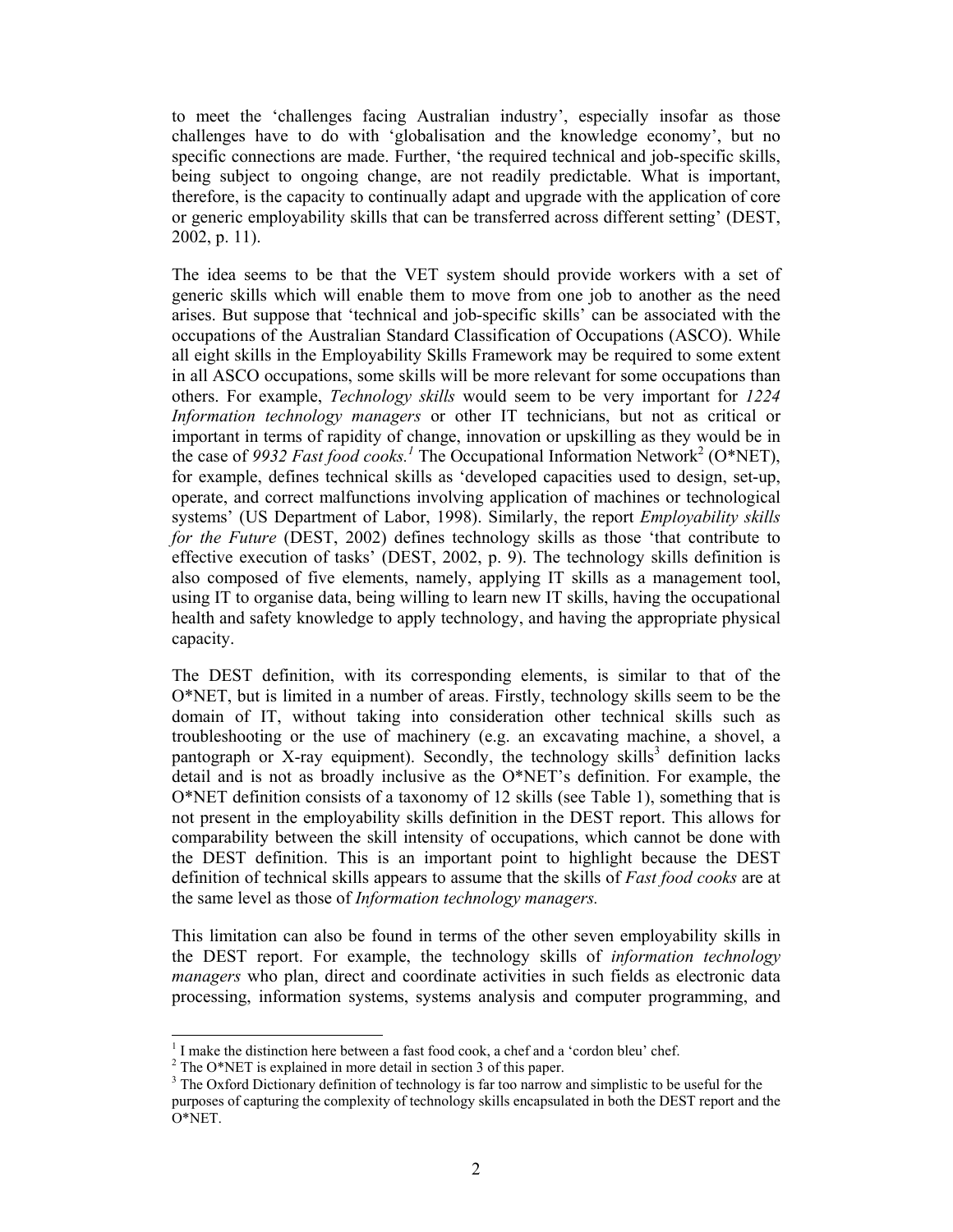those of *fast food cooks* who are required to prepare and cook food with a menu limited to one or two basic items such as hamburgers, chicken, pizza or fish and chips, and normally involve operating large-volume single-purpose cooking equipment, are quite different in content, level of skill usage, knowledge of technology use and application of technology. Hence, given the difference of technical skills that the two occupations require, it is more likely that an IT technician can train within a short period to become a *fast food cook*, than the other way around.

Although both occupations require technical skills, the skill levels required to perform the occupation of an *information technology manager* are far higher than those of a *fast food cook*. The reason for this is quite obvious. The skill level, experience and time and monetary investment required to train an *information technology manager* is far greater than that required to train a *fast food cook*. Furthermore, in terms of technical skill transferability, it is easier for *information technology managers* to 'skill down' to the level of a *fast food cook* than it is for *fast food cooks* to 'skill up' to the level of an *information technology manager.* This same analogy can be applied to a nurse and a heart surgeon. Although both would have high levels of skills, including technical skills, it is a certainty that the success rates for heart operations would be far higher for heart surgeons than if the operations were performed by nurses.

If it is thought that more *information technology managers* than *fast food cooks* will be needed to meet the future challenges facing Australian industry, the training resources devoted to generic skills should be allocated appropriately. Generic employability skills may well be more transferable than job-specific skills, but not (or, at least, not obviously) to the extent that structural change can safely be ignored when determining future requirements. While it is certainly true that future employment by occupation is 'not readily predictable', it is not true that it cannot be predicted at all. Many industrialised countries routinely produce forecasts of employment by industry and occupation.<sup>4</sup> In Australia, the Centre of Policy Studies (CoPS) at Monash University has done so for more than ten years.

The position adopted in *Employability Skills for the Future* and similar reports would appear to owe more to necessity than to virtue. It seems likely that the link between the structure of the economy and the demand for particular generic skills is typically ignored, not because the link is thought to be unimportant, but because there has been no suitable analytical tool for its elaboration. It is this deficiency which the current paper seeks to redress. In 1998, the US Department of Labor introduced the Occupational Information Network. Commonly referred to as the O\*NET, it is a comprehensive database linking worker attributes (or employability skills, in terms of the above discussion) and job characteristics (or job-specific skills). Moreover, the links are specified in both qualitative and quantitative terms. Esposto (2005) has adapted the O\*NET to the Australian labour market and created a means whereby the Monash occupational forecasts can be extended to employability skills. The paper presents the first such forecasts and details the methodology involved.

# **2. Employability skills: a review**

The motivation for developing, defining and identifying employability skills has a historical background that goes back to the beginning of the 1980s brought about by a

 4 See Neugart and Schomann (2002) for a recent survey.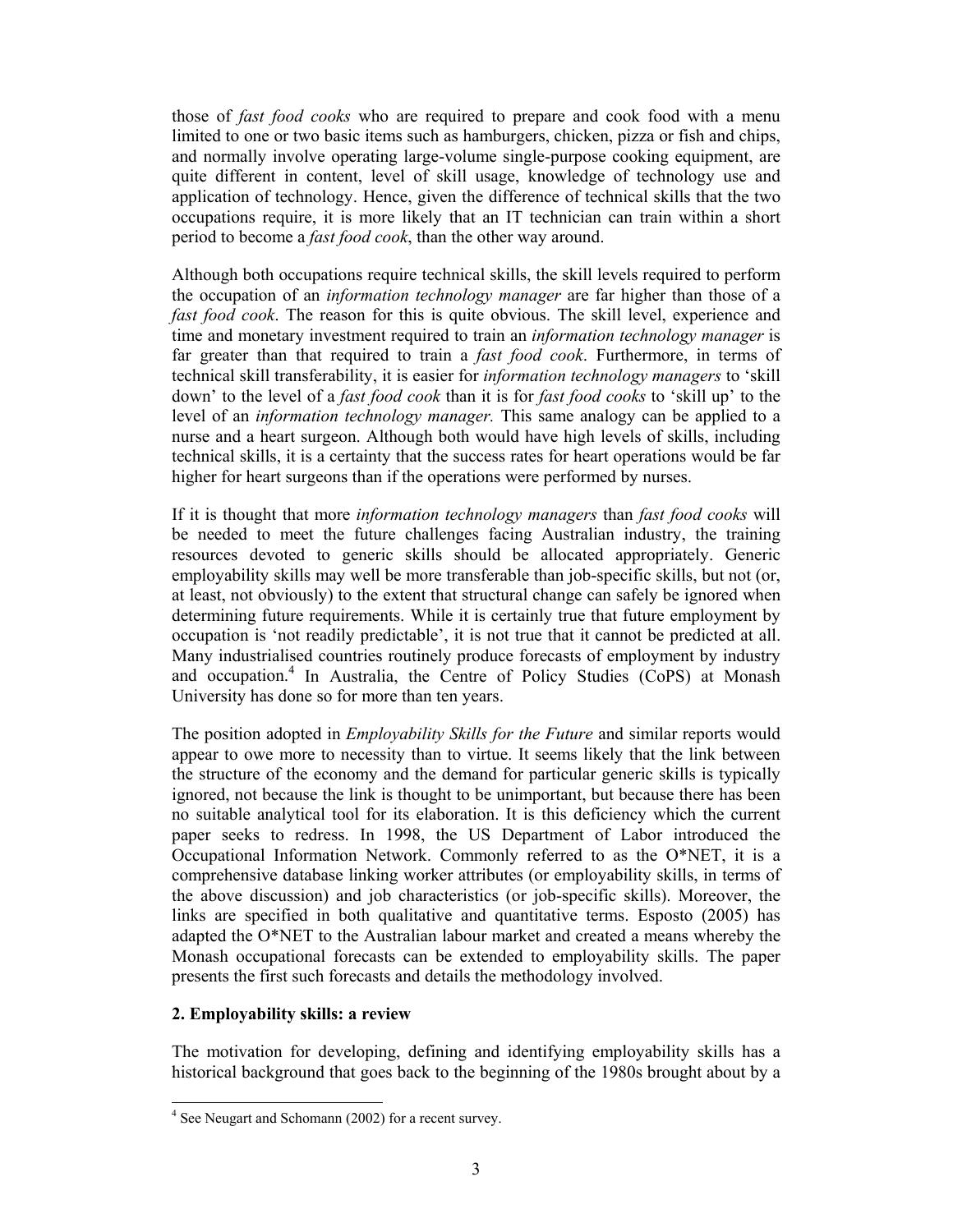desire by various industry groups, policy makers and educators to remain competitive and to gain ground in local and global markets (Allen Consulting Group, 2004; Australian Council for Educational Research, 2001; DEST, 2002). The need to compete internationally has forced industry and enterprises to adapt and change, while the skills, knowledge and abilities required by individuals to remain competitive in the labour market have had to be realigned in order to meet a new global competitive reality. Thus, the challenge for industry, the VET sector and other educational bodies and policy makers in Australia has been to identify the skill sets that make individuals employable in a rapidly changing economy and labour market. To date, the most important efforts to try to establish the skill sets that are required to enter or access and remain in the world of work have been the Karmel Report (1985), the Finn Report (1991), the Mayer Report (1992) and the Employability Skills for the Future Report (2002).

The Karmel Report stressed the requirement of the secondary school sector to support the attainment by graduates of educational standards that would lead to long-term employability. The Finn Review Committee was required to report on 'national curriculum principles designed to … develop key competencies (Australian Education Council, 1991, p. 2). The Mayer Committee 'used its own expertise, consulted with industry and with educators in the school and Vocational, Educational and Training (VET) sectors' (Australian Council for Educational Research, 2001, p. 13). The committee recommended a set of competencies and created three levels of performance for each 'which differentiated the levels of competency necessary to undertake the activity, manage the activity, or evaluate or revise an activity undertaken' (DEST, 2002, p. 22). In 2002, DEST commissioned the 'Employability Skills for the Future Report'. The report's framework is underpinned by a number of critical factors. Firstly, it is closely linked and builds on the Mayer Key competencies. Secondly, employers (regardless of enterprise size) recognise the link between 'employability skills' and the Mayer competencies. Thirdly, small, medium and large firms identify the same critical mix of skills as being necessary for employability and continued employment.

# **3. The O\*NET**

# *3.1 A suggested approach to defining and measuring skill*

One way of achieving a good understanding of the skill needs of a changing economy and labour market is through the  $O^*NET$ . Developed by a consortium led by the US Department of Labor, itsfirst version was launched in 1998 and was designed to replace the Dictionary of Occupational Titles. It is considered to be the most comprehensive standard source of occupational information in the US. An advantage of the O\*NET is that it offers statistical information that can be applied to the Australian context to analyse labour market change.<sup>5</sup> It provides very detailed information on about 1,120 occupations and is continually updated to reflect the dynamic and ever-changing nature of employment. The framework that organises the O\*NET data is called the Content Model (Peterson et al., 1999, p. 25). This classifies data into six domains that provide detailed information related to the attributes of occupations and to the characteristics required of people who actually do the job. It

<sup>&</sup>lt;sup>5</sup> For example, Esposto (2005) used the O\*NET to analyse labour market change, while Sheehan and Esposto (2001) used it to study the characteristics of Australian jobs.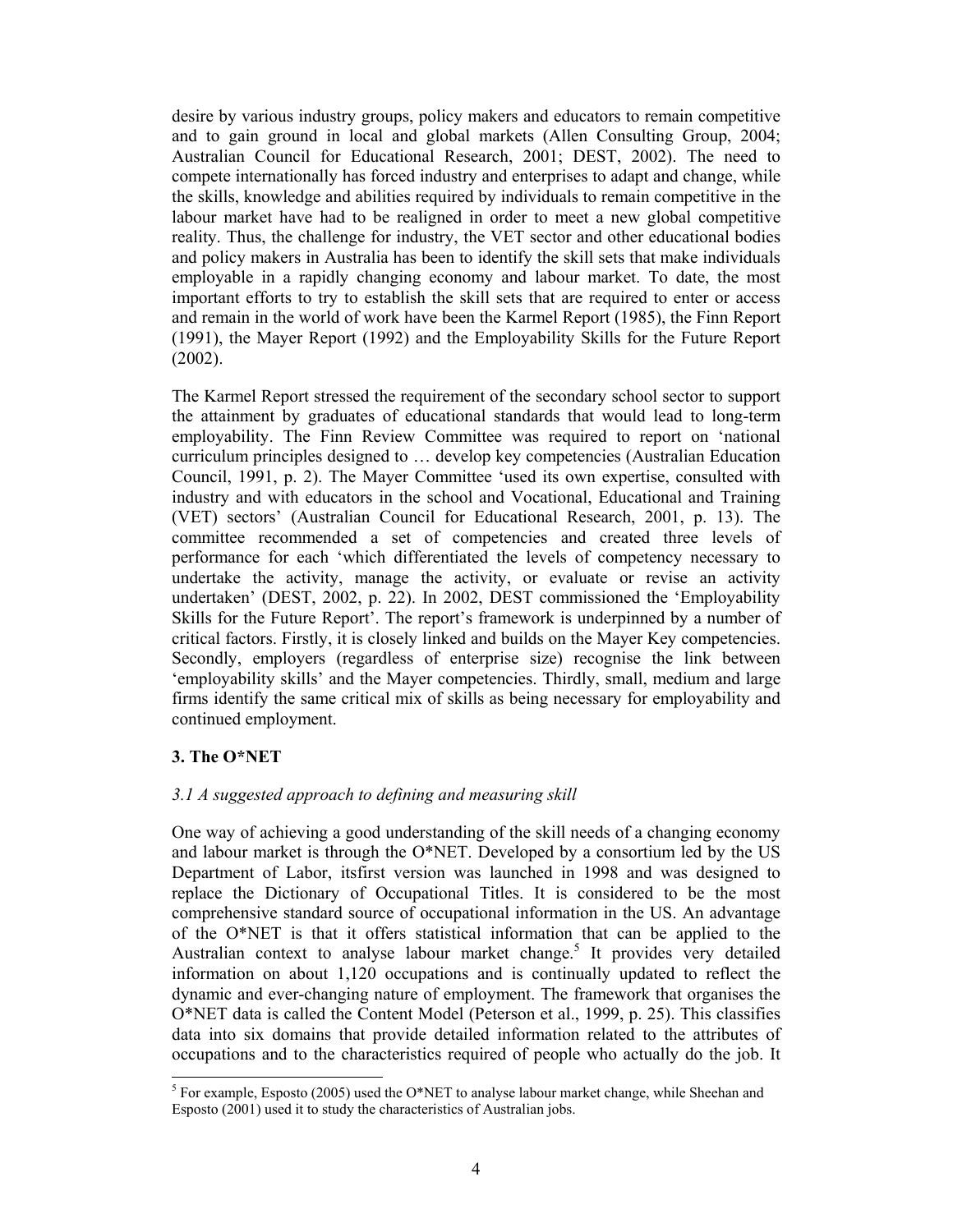includes the specific domains and elements in the  $O^*NET$  database that might be used to describe jobs. These components are based on psychological and job analysis research carried out by the Department of Labor and contain over 300 job related descriptors.

# *3.2 O\*NET skills*

l

The approach taken by the O\*NET to define skill is that of Mumford et al. (1999). They define skill as a set of general procedures that underlie the effective acquisition and application of knowledge in different areas of endeavour (ch. 3, p. 4). The implication of this definition is threefold. Firstly, skills are innately linked to knowledge, learning, practice, education and experience Secondly, skills can be seen as general procedures that are necessary for the performance of multiple tasks. Thirdly, skills are not constant attributes of individuals that remain unchanged over time.

Given the above, Mumford et al. argue that skills are not one-dimensional and require a variety of taxonomies. They provide a taxonomy of 46 O\*NET skill descriptors encompassing two broad categories. The first are ten basic skills, and the second are 36 cross-functional skills. The ten *basic* skills are divided into two groups: content and process skills. The 36 *cross-functional* skills are further divided into five categories, namely social, problem solving, technological, systems, and resource management.

For these measures to be used to forecast the demand for skill, the most appropriate O\*NET occupational code was assigned to its corresponding Australian occupation at the ASCO second edition four-digit code.<sup>6</sup>

# **4. The Monash Forecasting System and the O\*NET interface**

The demand for labour depends on many factors. It depends on the state of macroeconomic health of the domestic economy and of the economies of trading partners. It depends on the amount of capital investment and on its allocation between industries. It depends on the rate of technical change and on changes in government policy. Moreover, all these factors are interconnected. Developments in one industry affect the demand for labour in other industries. The Monash Forecasting System (MFS) incorporates all these factors in a set of formal economy-wide forecasts for labour demand. The sources of exogenous forecasts identified in Figure 1 are: the private forecasting agency Access Economics (which contributes information about the future state of the macro economy); the Australian Bureau of Agricultural and Resource Economics (ABARE) (export prices and volumes for primary products); the Tourism Forecasting Council (TFC) (prospects for tourism); the Productivity Commission (PC) (changes in protection implied by government industry policy); and the Centre of Policy Studies (CoPS) (changes in technology and consumer tastes).

 $6$  For a detailed explanation of this methodology, see Esposto (2005) and Sheehan and Esposto (2001).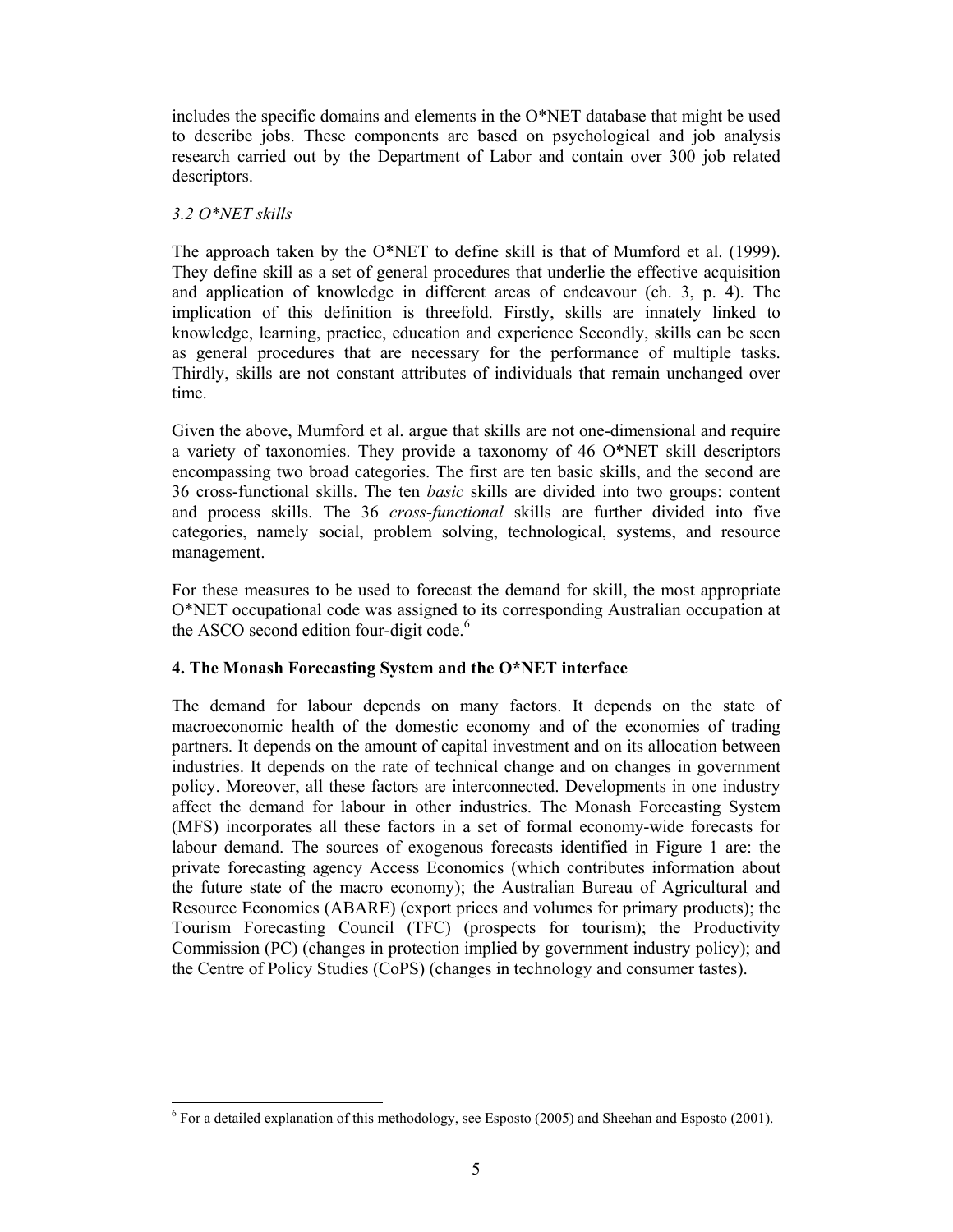



*Source:* Author design

In preparing forecasts for the Australian economy, we begin with the idea of requiring a view of the future in terms of employability skills. To do this we use the Monash model<sup>7</sup> to obtain specific employment forecasts for 340 occupations at the four-digit level of ASCO. These forecasts are then assigned or connected to the O\*NET occupational classification in order to obtain employability skills forecasts or skill employment forecasts for the future. In following this method, MFS begins with a macroeconomic scenario derived from the Access Economics Macro Model (AEM). This econometric modelling takes a view of what is happening in the economy of our trading partners, by looking at the state of the global economy and by answering questions such as 'Will China continue to grow at current rates?' and 'Will the US economy continue to grow or will it slow down over the next economic cycle?'. This is then supplemented with industry-specific information obtained from ABARE and TFC. The MFS also uses information from the PC which models government policy in terms of variables used in our model. Finally, the MFS incorporates the Structure of Technical Change which is generated by CoPS. From here, Monash makes a labour market extension by providing employment forecasts for the 340 four-digit occupations of ASCO and is then connected to the O\*NET to obtain employability skill forecasts or employability skills for the future as detailed in Table 1.

# **5. Forecasting employability skills**

Table 1 presents the growth in demand for the 46 O\*NET skill descriptors and for the seven areas of skill under consideration. All forecast values are lower than the historical values. The reason for this is that our aggregate employment growth, which is obtained from the Access Economics forecast, is forecast to grow at 1.14 per cent per annum. Thus, our forecasts reflect the aggregate forecast of employment growth as specified by Access Economics for the period 2004-05 to 2012-13. The forecasts of employment growth in hours range from 0.57 per cent per annum for *601 Visioning* to 1.59 per cent for *703 Management of material resources*.

l  $<sup>7</sup>$  A technical explanation of the operations and application of the MFS can be found in Dixon and</sup> Rimmer (2002).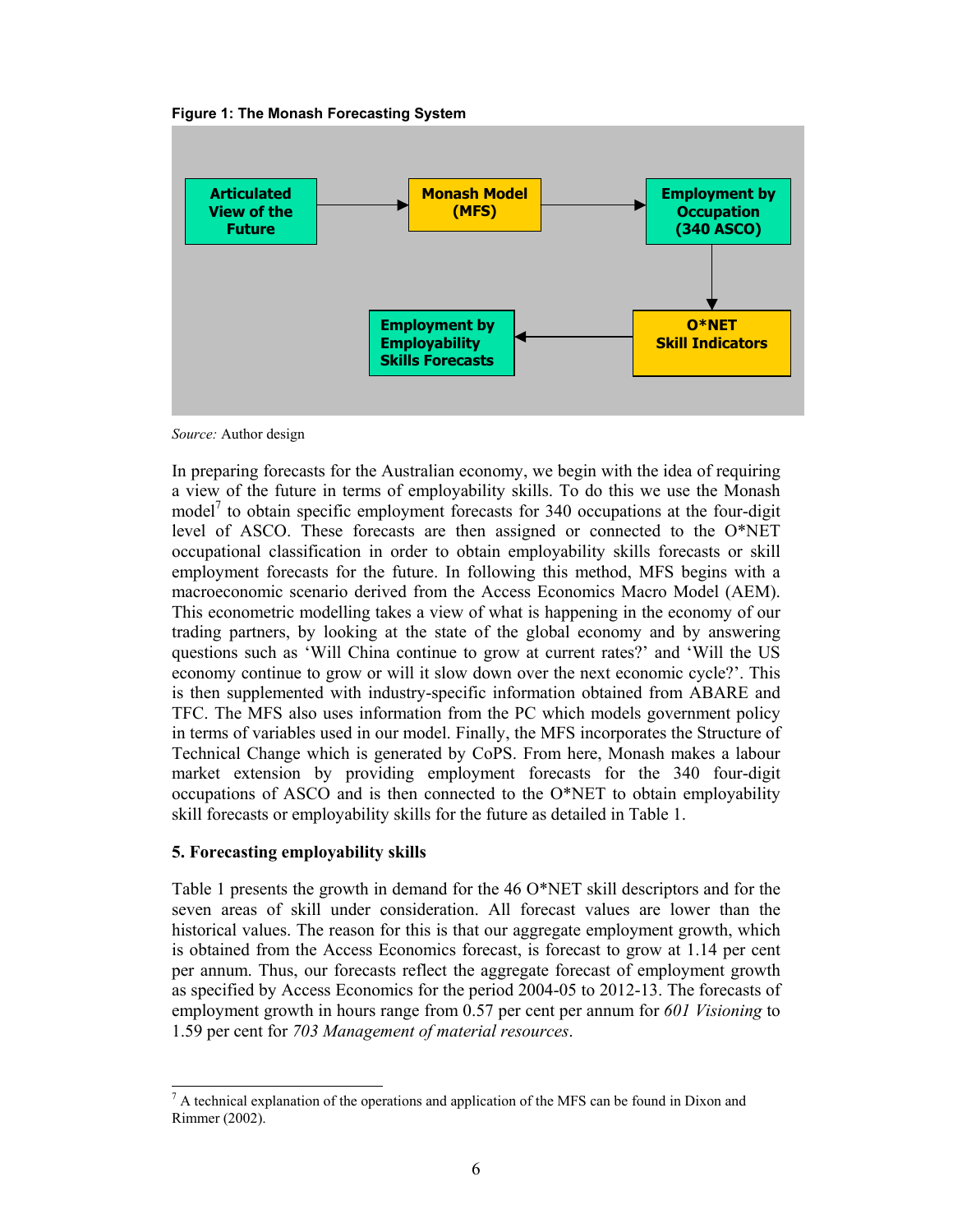The average annual growth rate of 1.59 per cent for *Management of material resources* translates into a total growth rate of 13.45 per cent over the eight years of the forecast period. A substantial part of the hours spent performing the skill *Management of material resources* is contributed by workers belonging to the occupation *Managers and administrators* (19.7 per cent in the base period). Over the forecast period, the employment of *Managers and administrators* is forecast to increase more rapidly than average employment (18.74 per cent as compared to 9.52 per cent). Moreover, *Management of material resources* is forecast to increase its share of employment within the occupation *Managers and administrators* at the expense of other skill groups, contributing an additional (0.197 x 1.60) or 0.32 percentage points (the share effect). Because the  $O^*NET$  'importance' indicators are assumed to remain constant over time, the share effects for the 340 ASCO unit groups are zero. The share effects identified here reflect a change in the mix of unit groups within each major group.

When the occupational contributions are compared for the skill groups *Management of material resources* and *Visioning*, it is clear that the former owes its relatively good employment prospects to its concentration in the managerial and professional occupations, and the latter owes its relatively poor prospects to its concentration in the trades and labouring occupations<sup>8</sup>.

|     |                                       | Historical | Forecast |
|-----|---------------------------------------|------------|----------|
|     | Skill Group                           | Data       |          |
|     |                                       | 1996-97    | 2004-05  |
|     |                                       | to         | to       |
|     |                                       | 2004-05    | 2012-13  |
| 100 | <b>Content Skills</b>                 | 1.56       | 1.11     |
| 101 | Reading and comprehension             | 1.50       | 1.08     |
| 102 | Active listening                      | 1.61       | 1.11     |
| 103 | Writing                               | 1.58       | 1.16     |
| 104 | Speaking                              | 1.68       | 1.20     |
| 105 | Mathematics                           | 1.54       | 1.07     |
| 106 | Science                               | 1.38       | 0.98     |
| 200 | <b>Process Skills</b>                 | 1.65       | 1.19     |
| 201 | Critical thinking                     | 1.71       | 1.24     |
| 202 | Active learning                       | 1.70       | 1.23     |
| 203 | Learning strategies                   | 1.63       | 1.21     |
| 204 | Monitoring                            | 1.57       | 1.11     |
| 300 | <b>Social Skills</b>                  | 1.68       | 1.20     |
| 301 | Social perceptiveness                 | 1.68       | 1.20     |
| 302 | Coordination                          | 1.69       | 1.14     |
| 303 | Persuasion                            | 1.76       | 1.29     |
| 304 | Negotiation                           | 1.78       | 1.27     |
| 305 | Instructing                           | 1.62       | 1.23     |
| 306 | Service orientation                   | 1.61       | 1.12     |
| 400 | <b>Complex Problem Solving Skills</b> | 1.61       | 1.15     |
|     |                                       |            |          |
| 401 | Problem identification                | 1.59       | 1.14     |
| 402 | Information gathering                 | 1.58       | 1.14     |
|     |                                       |            |          |

#### Table 1: Average Annual Growth Rates, O\*NET Skill Groups<sup>9</sup> **Australia, Hours, Per Cent Per Annum**

l

 $8$  See for example Esposto (2005, pp. 195-202) for a detailed analysis of upskilling of the Australian labour force.

<sup>&</sup>lt;sup>9</sup> These forecasts are based on a paper presented at the Economics Conference in 2006.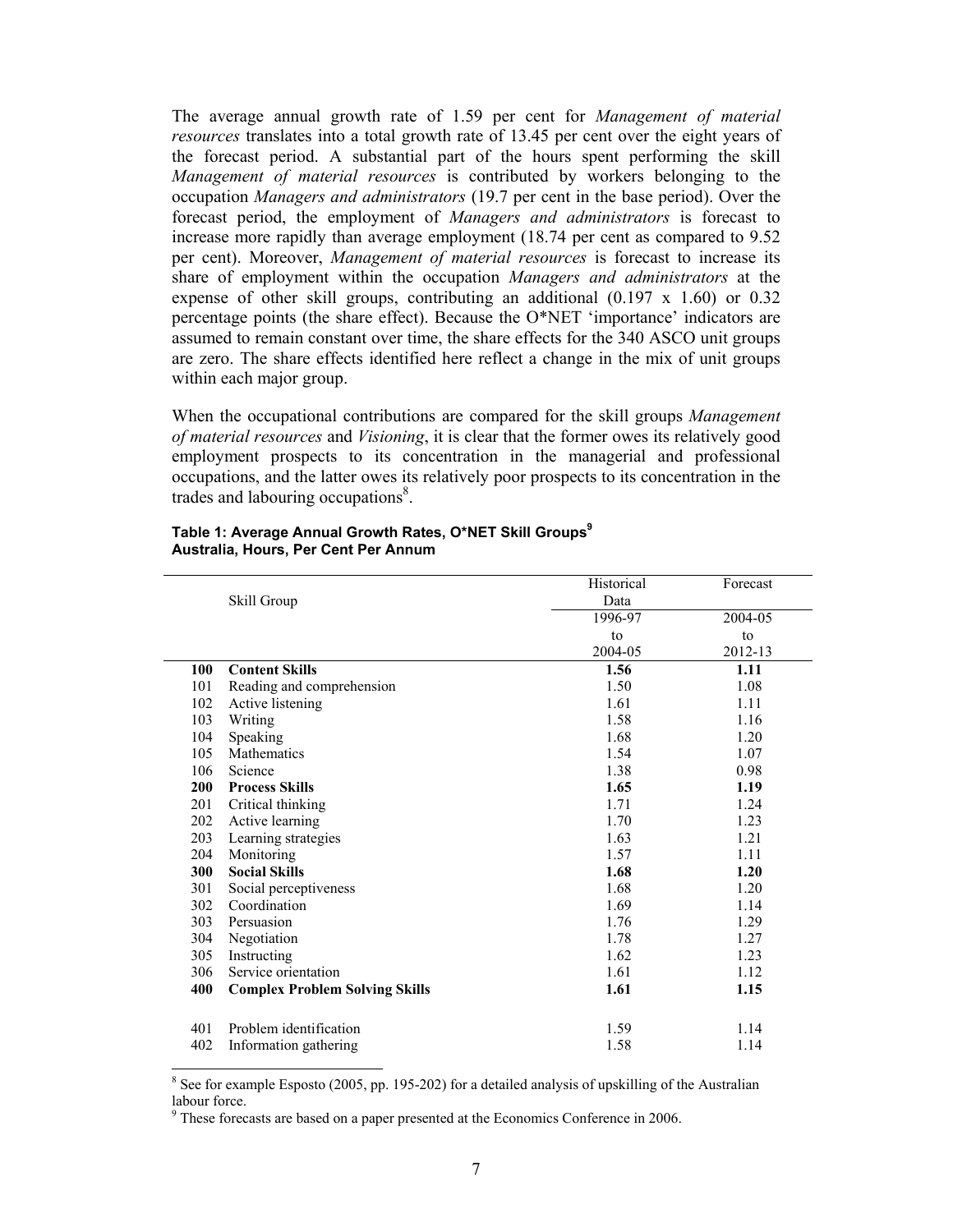| 403  | Information organisation            | 1.46 | 1.06 |
|------|-------------------------------------|------|------|
| 404  | Synthesis/Reorganisation            | 1.63 | 1.17 |
| 405  | Idea generation                     | 1.70 | 1.21 |
| 406  | Idea evaluation                     | 1.66 | 1.18 |
| 407  | Implementation planning             | 1.67 | 1.20 |
| 408  | Solution appraisal                  | 1.62 | 1.17 |
| 500  | <b>Technical Skills</b>             | 1.37 | 0.91 |
| 501  | Operations analysis                 | 1.62 | 1.14 |
| 502  | Technology design                   | 1.46 | 0.97 |
| 503  | Equipment selection                 | 1.38 | 0.88 |
| 504  | Installation                        | 1.37 | 0.78 |
| 505  | Programming                         | 1.57 | 1.12 |
| 506  | Testing                             | 1.33 | 0.93 |
| 507  | Operation monitoring                | 1.34 | 0.96 |
| 508  | Operation and control               | 1.28 | 0.87 |
| 509  | Product inspection                  | 1.25 | 0.88 |
| 510  | Equipment maintenance               | 1.38 | 0.97 |
| 511  | Troubleshooting                     | 1.11 | 0.62 |
| 512  | Repairing                           | 1.27 | 0.81 |
| 600  | <b>Systems Skills</b>               | 1.87 | 1.29 |
| 601  | Visioning                           | 1.10 | 0.57 |
| 602  | Systems perception                  | 1.95 | 1.38 |
| 603  | Identifying downstream consequences | 2.04 | 1.46 |
| 604  | Identification of key causes        | 2.04 | 1.45 |
| 605  | Judgement and decision making       | 1.93 | 1.34 |
| 606  | Systems evaluation                  | 1.93 | 1.30 |
| 700  | <b>Resource Management Skills</b>   | 2.11 | 1.43 |
| 701  | Time management                     | 2.20 | 1.53 |
| 702  | Management of financial resources   | 1.99 | 1.35 |
| 703  | Management of material resources    | 2.34 | 1.59 |
| 704  | Management of personnel resources   | 1.99 | 1.30 |
| 9999 | <b>All Skill Groups</b>             | 1.63 | 1.14 |

#### **6. Concluding remarks**

The Australian economy is currently experiencing a period of tight labour markets. Because of population ageing, the future growth in labour supply is likely to be relatively slow. In these circumstances, the allocation of training resources, particularly in the VET system, becomes particularly important. They should be allocated in favour of the skills, be they job-specific or generic, which are otherwise most likely to be in short supply.

Quantitative labour market forecasting is fraught with uncertainty. However, the question of allocation is in essence a quantitative question. Eventually, someone has to decide what courses should be provided and that decision, of its nature, should be informed by a view about the future. Qualitative analyses, such as the *Employability Skills for the Future* report, may inform such a view but eventually the qualitative ideas must be assigned concrete form. If the quantification of the allocation decision is not based on formal labour market forecasts, it will of necessity be based on informal or intuitive forecasts, and there is no reason to suppose the former will be more uncertain than the latter. Indeed, formal methods provide a framework for bringing large amounts of relevant information to bear in a coherent manner, an achievement that lies outside the range of informal methods. In any case, the two are not mutually exclusive, and a decision maker can consider quantitative forecasts as simply one of a number of information sources to be taken into account.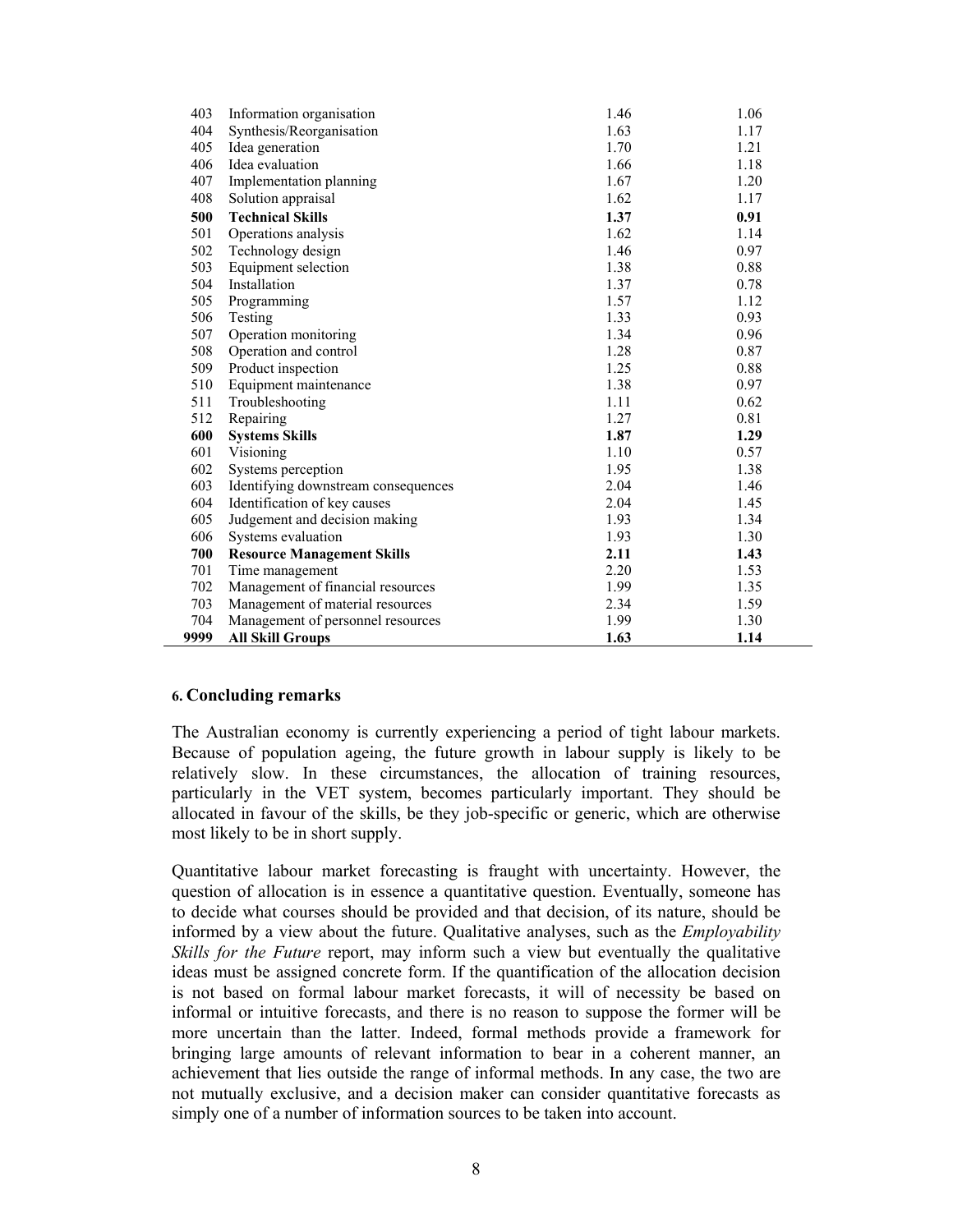When it comes to generic or employability skills, the level of quantitative uncertainty increases. Generic skills are generally not as tightly defined as job-specific skills, and hence their economic role cannot be easily elicited by the usual method of surveying market participants. However, by surveying expert opinion, the O\*NET purports to specify important quantitative aspects of that role in the form of the 'importance' and 'level' indicators it associates with its range of generic skills. As there is no alternative data source against which the O\*NET assignments can be compared, their efficacy must be judged on the basis of the methodology adopted. The O\*NET approach seems to be appropriate to the task and to have been thoroughly implemented. It can reasonably be argued, therefore, that the indicators embody important information with which to supplement the quite extensive qualitative discussion of employability skills in Australia and elsewhere.

One purpose of economic research is to develop analytical tools with which to furnish better information to economic policy makers. The modelling system described in the paper meets this criterion. The O\*NET indicators have been interpreted in a way that is both in the spirit of their definition and allows existing Australian forecasts of employment by occupation to be extended to employability skills. The exercise suggests that the structural details of the future state of the economy do indeed have important implications for the relative demands for various types of employability skills, and that general qualitative considerations provide only an incomplete basis for allocating training resources between those skills. The forecasting methodology has been adapted from a US database but is amenable to future refinement to incorporate the views of relevant Australian experts.

#### **References**

- Allen Consulting Group (2004). *Employability skills: Development of a strategy to support the universal recognition and recording of employability skills: A skills portfolio approach*. Report prepared for Australian National Training Authority.
- Australian Council for Educational Research (2001). *Employment skills for Australian industry: Literature review and framework development*. Melbourne.
- Australian Education Council (1991). *Young people's participation in post-compulsory education and training*. Report of the Australian Education Review Committee, Australian Government Publishing Service, Canberra.
- Department of Education and Training (DEST) (2002). *Employability skills for the future*. Commonwealth of Australia, Canberra.
- Department of Labor (1998). *O\*NET viewer*, Version 1, CD-ROM. Washington, DC.
- Dixon, P.B. and Rimmer, M.T. (2002). *Dynamic general equilibrium modelling for forecasting and policy*. Elsevier, Amsterdam.
- Esposto, A. (2005). *Dimensions of earnings inequality in Australia*. PhD thesis, Victoria University of Technology, Melbourne.
- Esposto, A., (2007), 'The Future Demand for Employability Skills and the Implications for the VET System', paper presented at the AVETRA 10<sup>th</sup> Annual Conference, Victoria University of Technology, Melbourne, forthcoming.
- Mumford, M., Peterson, N. and Childs, R. (1999). 'Basic and cross-functional skills', in Peterson, N., Mumford, M., Borman, W., Jeanneret, P. and Fleishman, E. (eds) *An occupational information system for the 21st century: The development of the O\*NET.* Utah Department of Employment Security, Salt Lake City.
- Neugart, M. and Schomann, K. (eds) (2002). *Forecasting labour markets in OECD countries*. Edward Elgar, Cheltenham, UK.
- Occupational Information Network, O\*NET Consortium (2004). *O\*NET data collection*, <http://www.onetcenter.org/dataCollection.html>, accessed 5 April 2004.